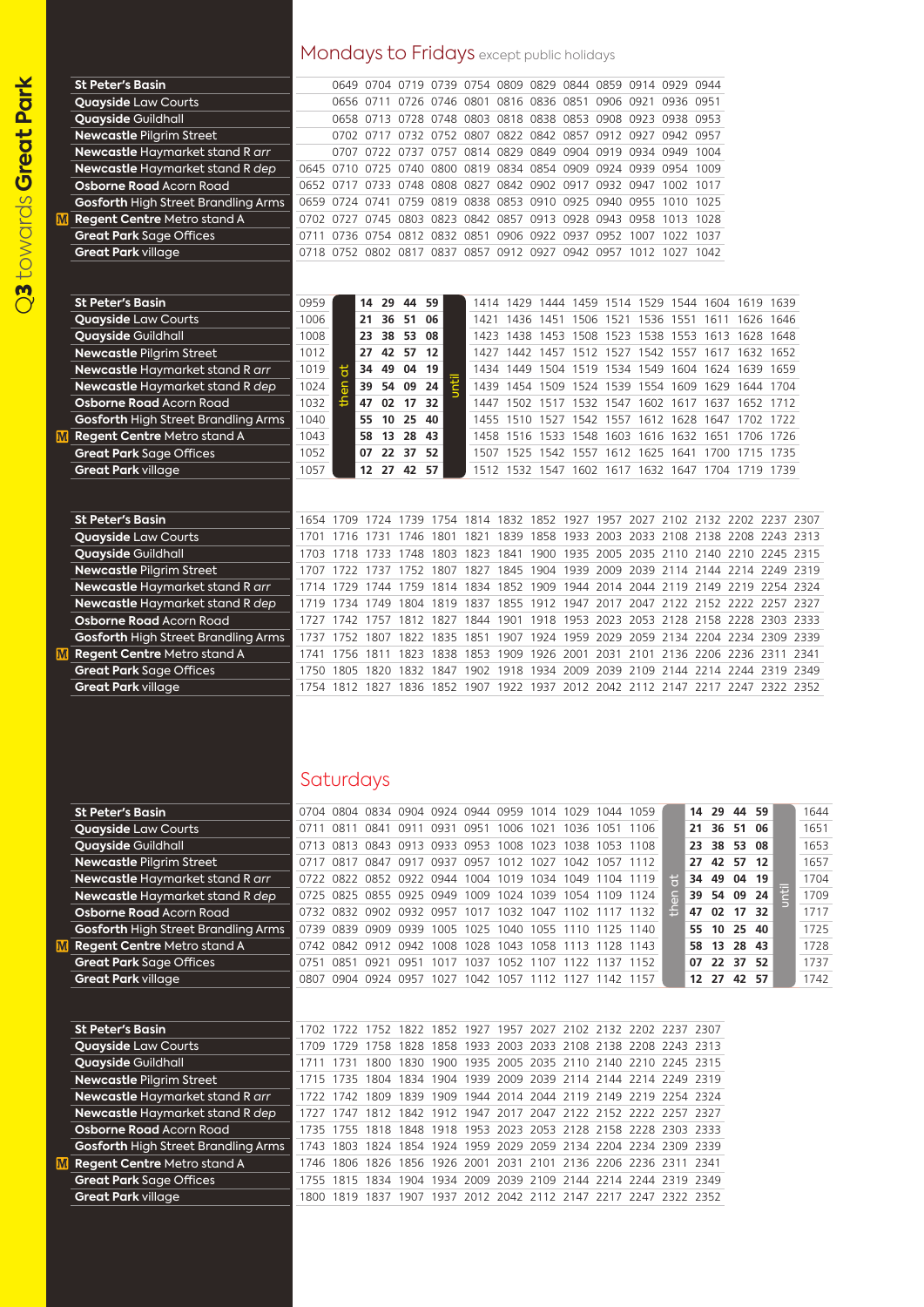$\overline{\mathbf{M}}$ 

## Sundays & public holidays

| <b>St Peter's Basin</b>                    |      |      |                | 0704 0804 0904 0944 1014 1044 |      |      |   | 14 44 |  | 1744 1814 |      |      |      | 1844 1914 2007 2107 |                               | 2207 2307 |  |
|--------------------------------------------|------|------|----------------|-------------------------------|------|------|---|-------|--|-----------|------|------|------|---------------------|-------------------------------|-----------|--|
| <b>Quayside Law Courts</b>                 |      | 081  | 091            | 0951                          | 1021 | 1051 |   | 21 51 |  | 1751      | 1820 |      |      |                     | 1850 1920 2013 2113 2213 2313 |           |  |
| <b>Quayside Guildhall</b>                  | 0713 |      | 0813 0913 0953 |                               | 1023 | 1053 |   | 23 53 |  | 1753      | 1822 | 1852 |      |                     | 1922 2015 2115 2215 2315      |           |  |
| <b>Newcastle Pilgrim Street</b>            |      | 0817 | -091           | 7 0957                        | 1027 | 1057 |   | 27 57 |  | 1757      | 1826 |      |      |                     | 1856 1926 2019 2119 2219 2319 |           |  |
| Newcastle Haymarket stand R arr            | 0722 | 0822 | 0922           | 002                           | 1032 | 1102 |   | 32 02 |  | 1802      | 1831 | 1901 | 1931 |                     | 2024 2124 2224 2324           |           |  |
| Newcastle Haymarket stand R dep            |      |      | 0725 0825 0925 | 1005                          | 1035 | 1105 |   | 35 05 |  | 1805      | 1834 |      |      | 1904 1934 2027 2127 |                               | 2227 2327 |  |
| <b>Osborne Road Acorn Road</b>             |      |      |                | 0732 0832 0932 1012           | 1042 |      | 춥 | 42 12 |  | 1812      | 1840 |      |      |                     | 1910 1940 2033 2133 2233 2333 |           |  |
| <b>Gosforth High Street Brandling Arms</b> | 0739 | 0839 | 0939           | 1020                          | 1050 | 1120 |   | 50 20 |  | 1820      | 1846 |      |      | 1916 1946 2039 2139 |                               | 2239 2339 |  |
| <b>Regent Centre Metro stand A</b>         | 0742 | 0842 | 0942           | 1023                          | 1053 |      |   | 53 23 |  | 1823      | 1848 |      |      | 1918 1948 2041 2141 |                               | 2241 2341 |  |
| <b>Great Park Sage Offices</b>             | 0751 | 0851 | 0951           | 1032                          | 1102 | 1132 |   | 02 32 |  | 1832      | 1856 |      |      | 1926 1956 2049 2149 |                               | 2249 2349 |  |
| <b>Great Park village</b>                  | 0807 | 0907 | 1007           | 037                           | 107  | 137  |   | 07 37 |  | 0835      | 1902 | 1929 | 2002 |                     | 2052 2152 2252 2352           |           |  |
|                                            |      |      |                |                               |      |      |   |       |  |           |      |      |      |                     |                               |           |  |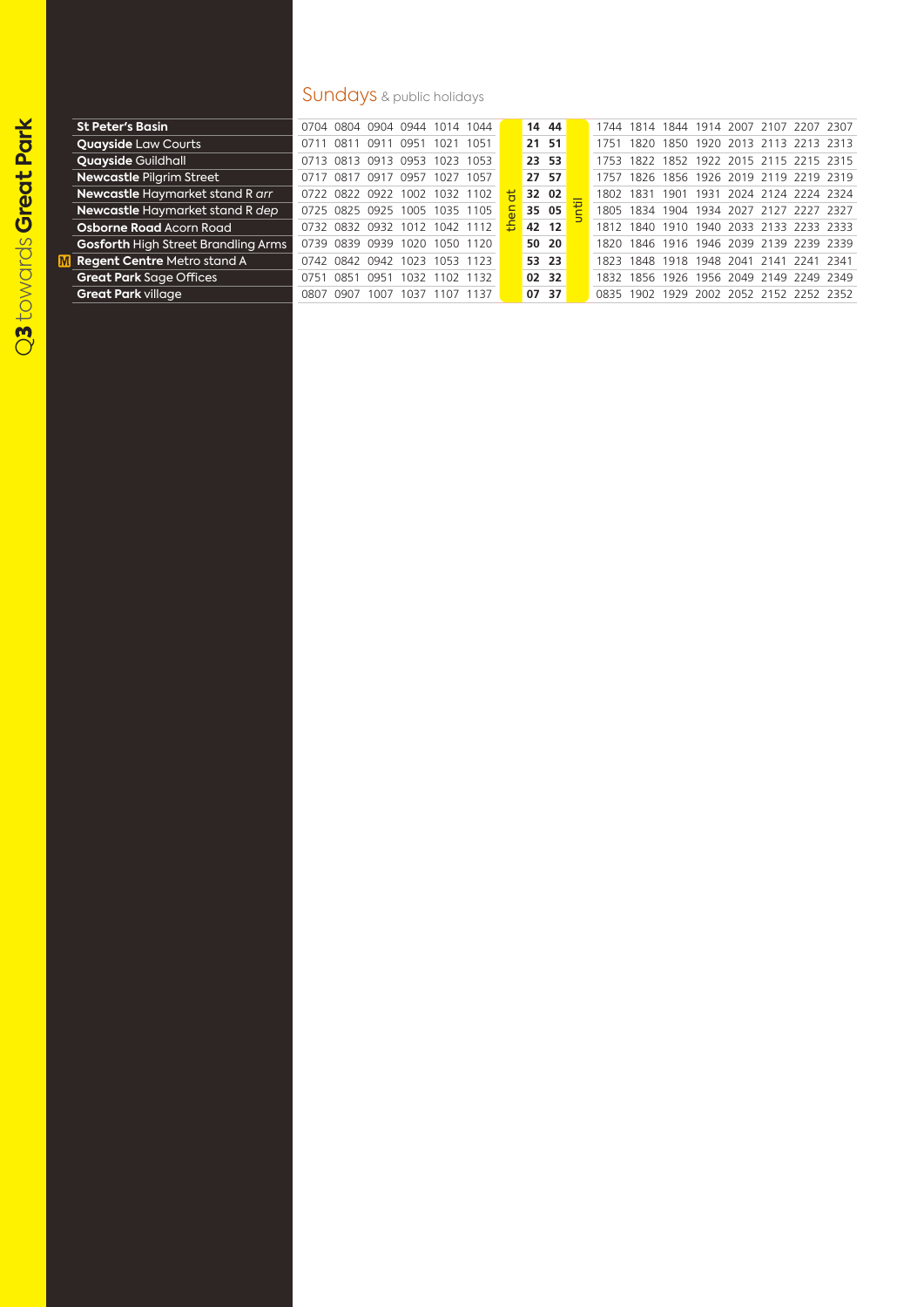$\bigcirc$ 

|                                            | Mondays to Fridays except public holidays |   |                                                                            |       |                                                        |           |      |  |           |                                              |                               |  |  |  |                                                   |
|--------------------------------------------|-------------------------------------------|---|----------------------------------------------------------------------------|-------|--------------------------------------------------------|-----------|------|--|-----------|----------------------------------------------|-------------------------------|--|--|--|---------------------------------------------------|
| <b>Great Park Sage Offices</b>             |                                           |   | 0610 0625 0640 0700 0716 0730 0745 0750 0800 0815 0835 0855 0910 0925 0940 |       |                                                        |           |      |  |           |                                              |                               |  |  |  |                                                   |
| <b>Great Park village</b>                  |                                           |   | 0612 0627 0642 0702 0718 0732 0747 0752 0802 0817 0837 0857 0912 0927 0942 |       |                                                        |           |      |  |           |                                              |                               |  |  |  |                                                   |
| <b>W</b> Regent Centre Metro stand E       |                                           |   | 0623 0638 0653 0713 0729 0743 0758 0803 0813 0828 0848 0908 0923 0938 0953 |       |                                                        |           |      |  |           |                                              |                               |  |  |  |                                                   |
| <b>Gosforth High Street Brandling Arms</b> |                                           |   | 0625 0640 0656 0716 0732 0746 0801 0806 0816 0831 0851 0911 0926 0941 0956 |       |                                                        |           |      |  |           |                                              |                               |  |  |  |                                                   |
| <b>Osborne Road Acorn Road</b>             |                                           |   | 0632 0647 0703 0723 0739 0753                                              |       |                                                        |           | 0808 |  |           | 0813 0823 0838 0858 0918 0933 0948 1003      |                               |  |  |  |                                                   |
| <b>Newcastle St Andrew's Church arr</b>    |                                           |   | 0640 0655 0713 0733 0751 0803 0818                                         |       |                                                        |           |      |  |           | 0823 0833 0848 0908 0928 0943 0958 1013      |                               |  |  |  |                                                   |
| <b>Newcastle St Andrew's Church dep</b>    |                                           |   | 0643 0658 0716 0736 0756 0811                                              |       |                                                        |           |      |  | 0826 0841 |                                              | 0856 0911 0931 0946 1001 1016 |  |  |  |                                                   |
| <b>Newcastle Market Street West</b>        |                                           |   | 0645 0700 0720 0740 0800 0815                                              |       |                                                        |           |      |  |           | 0830 0845 0900 0915 0935 0950 1005 1020      |                               |  |  |  |                                                   |
| <b>Quayside Guildhall</b>                  |                                           |   | 0648 0703 0723 0743 0803 0818                                              |       |                                                        |           |      |  |           | 0833 0848 0903 0918 0938 0953 1008 1023      |                               |  |  |  |                                                   |
| <b>Quayside Law Courts</b>                 |                                           |   | 0650 0705 0725 0745 0805 0820                                              |       |                                                        |           |      |  |           | 0835 0850 0905 0920 0940 0955 1010 1025      |                               |  |  |  |                                                   |
| <b>St Peter's Basin</b>                    |                                           |   | 0657 0712 0732 0752 0812 0827                                              |       |                                                        |           |      |  |           | 0842 0857 0912 0927 0947 1002 1017 1032      |                               |  |  |  |                                                   |
|                                            |                                           |   |                                                                            |       |                                                        |           |      |  |           |                                              |                               |  |  |  |                                                   |
| <b>Great Park Sage Offices</b>             | 0955                                      |   | 10 25 40 55                                                                |       |                                                        |           |      |  |           |                                              |                               |  |  |  | 1455 1510 1530 1545 1600 1615 1630 1645 1702 1717 |
| <b>Great Park village</b>                  | 0957                                      |   | 12 27 42 57                                                                |       |                                                        |           |      |  |           |                                              |                               |  |  |  | 1457 1512 1532 1547 1602 1617 1632 1647 1704 1719 |
| <b>M</b> Regent Centre Metro stand E       | 1008                                      |   | 23 38                                                                      | 53 08 |                                                        |           |      |  |           | 1508 1523 1543 1558 1613 1628 1643 1658 1715 |                               |  |  |  | 1730                                              |
| <b>Gosforth High Street Brandling Arms</b> | 1011                                      |   | 26 41                                                                      | 56 11 |                                                        |           |      |  |           | 1511 1526 1546 1601 1616 1631 1646 1701 1718 |                               |  |  |  | 1733                                              |
| <b>Osborne Road Acorn Road</b>             | 1018                                      | ã | 48<br>33                                                                   | 03    | 18                                                     |           |      |  |           | 1518 1534 1554 1609 1624 1639 1654 1709 1726 |                               |  |  |  | 1741                                              |
| <b>Newcastle St Andrew's Church arr</b>    | 1028                                      |   | 43 58                                                                      | 13 28 | Ī                                                      |           |      |  |           |                                              |                               |  |  |  | 1528 1546 1606 1621 1636 1651 1706 1721 1738 1753 |
| Newcastle St Andrew's Church dep           | 1031                                      |   | 01<br>46                                                                   | 16    | -31                                                    |           |      |  |           |                                              |                               |  |  |  | 1531 1551 1611 1626 1641 1656 1711 1726 1743 1758 |
| <b>Newcastle Market Street West</b>        | 1035                                      |   | 05<br>50                                                                   | 20    | 35                                                     |           |      |  |           | 1535 1555 1615 1630 1645 1700 1715 1730 1747 |                               |  |  |  | 1802                                              |
| <b>Quayside Guildhall</b>                  | 1038                                      |   | 53 08                                                                      | 23 38 |                                                        |           |      |  |           | 1538 1558 1618 1633 1648 1703 1718 1733 1750 |                               |  |  |  | 1805                                              |
| <b>Quayside Law Courts</b>                 | 1040                                      |   | 55<br>10                                                                   | 25 40 |                                                        |           |      |  |           | 1540 1600 1620 1635 1650 1705 1720 1735 1752 |                               |  |  |  | 1807                                              |
| <b>St Peter's Basin</b>                    | 1047                                      |   | 02 17 32 47                                                                |       |                                                        |           |      |  |           |                                              |                               |  |  |  | 1547 1607 1627 1642 1657 1712 1727 1742 1759 1814 |
| <b>Great Park Sage Offices</b>             |                                           |   | 1737 1752 1810 1825 1850 1905 1935 2010 2040 2110 2145 2215 2245           |       |                                                        |           |      |  |           |                                              |                               |  |  |  |                                                   |
| <b>Great Park village</b>                  | 1739 1754                                 |   |                                                                            |       | 1812 1827 1852 1907 1937 2012 2042 2112 2147 2217 2247 |           |      |  |           |                                              |                               |  |  |  |                                                   |
| <b>M</b> Regent Centre Metro stand E       | 1750 1805                                 |   | 1822                                                                       | 1837  |                                                        | 1901 1916 | 1946 |  |           | 2021 2051 2121 2156 2226 2256                |                               |  |  |  |                                                   |
| <b>Gosforth High Street Brandling Arms</b> |                                           |   | 1753 1808 1825                                                             |       | 1840 1903 1918 1948 2023 2053 2123 2158 2228 2258      |           |      |  |           |                                              |                               |  |  |  |                                                   |
| Osborne Road Acorn Road                    | 1801                                      |   | 1816 1832 1847 1908 1923 1953 2028 2058 2128 2203 2233 2303                |       |                                                        |           |      |  |           |                                              |                               |  |  |  |                                                   |
| <b>Newcastle St Andrew's Church arr</b>    |                                           |   | 1813 1828 1842 1857 1916 1931                                              |       |                                                        |           |      |  |           | 2001 2036 2106 2136 2211 2241 2311           |                               |  |  |  |                                                   |
| Newcastle St Andrew's Church dep           |                                           |   | 1818 1833 1846 1901                                                        |       |                                                        |           |      |  |           | 1934 2004 2039 2109 2139 2214 2244 2314      |                               |  |  |  |                                                   |
| <b>Newcastle Market Street West</b>        |                                           |   | 1822 1837 1850 1905                                                        |       |                                                        |           |      |  |           | 1938 2008 2043 2113 2143 2218 2248 2318      |                               |  |  |  |                                                   |
| <b>Quayside Guildhall</b>                  |                                           |   | 1825 1840 1853 1908                                                        |       |                                                        | 1941      |      |  |           | 2011 2046 2116 2146 2221 2251 2321           |                               |  |  |  |                                                   |
| <b>Quayside Law Courts</b>                 |                                           |   | 1827 1842 1855 1910                                                        |       |                                                        |           |      |  |           | 1943 2013 2048 2118 2148 2223 2253 2323      |                               |  |  |  |                                                   |
| <b>St Peter's Basin</b>                    |                                           |   | 1834 1849 1902 1917                                                        |       |                                                        |           |      |  |           | 1949 2019 2054 2124 2154 2229 2259 2329      |                               |  |  |  |                                                   |
|                                            |                                           |   |                                                                            |       |                                                        |           |      |  |           |                                              |                               |  |  |  |                                                   |

## Saturdays

| <b>Great Park Sage Offices</b>             |      | 0705 0735 0805 0835 0902 0922 0940 0955 1010 1025           |      |                          |           |                                                   |                     |                     |                |           | 1040                          | 1055 |         | 10       | 25    | 40 55 |    |   | 1655 |
|--------------------------------------------|------|-------------------------------------------------------------|------|--------------------------|-----------|---------------------------------------------------|---------------------|---------------------|----------------|-----------|-------------------------------|------|---------|----------|-------|-------|----|---|------|
| <b>Great Park village</b>                  |      | 0707 0737                                                   |      |                          |           | 0807 0837 0904 0924 0942 0957 1012 1027           |                     |                     |                |           | 1042                          | 1057 |         | 12<br>23 | 27    | 42 57 |    |   | 1657 |
| <b>Regent Centre Metro stand E</b>         |      | 0718 0748 0818 0848 0915 0935 0953                          |      |                          |           |                                                   |                     | 1008                | 1023           | 1038      | 1053                          | 1108 |         |          | 38    | 53 08 |    |   | 1708 |
| <b>Gosforth High Street Brandling Arms</b> |      | 0720 0750                                                   |      |                          |           | 0820 0850 0918 0938 0956                          |                     |                     | 1011 1026 1041 |           | 1056 1111                     |      |         |          | 26 41 | 56 11 |    |   | 1711 |
| <b>Osborne Road Acorn Road</b>             | 0727 | 0757                                                        | 0827 | 0857                     | 0925 0945 |                                                   | 1003                |                     |                |           | 1018 1033 1048 1103           | 1118 | Ħ       | 33       | 48    | 03 18 |    |   | 1718 |
| <b>Newcastle St Andrew's Church arr</b>    |      | 0735 0805 0835 0905 0933 0953                               |      |                          |           |                                                   | 1013                |                     |                |           | 1028 1043 1058 1113 1128      |      | ິ⊂<br>໙ | 43       | 58    | 13 28 |    | 끝 | 1728 |
| Newcastle St Andrew's Church dep           | 0738 |                                                             |      | 0808 0838 0908 0936 0956 |           |                                                   | 1016 1031 1046 1101 |                     |                |           | 1116 1131                     |      | £       | 46       | 01    | 16 31 |    |   | 1731 |
| <b>Newcastle Market Street West</b>        |      | 0740 0810 0840 0910 0940                                    |      |                          |           | 1000                                              |                     |                     |                |           | 1020 1035 1050 1105 1120 1135 |      |         | 50       | 05    | 20 35 |    |   | 1735 |
| <b>Quayside Guildhall</b>                  | 0743 | 0813                                                        |      | 0843 0913 0943           |           | 1003                                              | 1023                |                     |                |           | 1038 1053 1108 1123 1138      |      |         | 53       | 08    | 23    | 38 |   | 1738 |
| <b>Quayside Law Courts</b>                 | 0745 | 0815 0845 0915 0945                                         |      |                          |           | 1005                                              | 1025                | 1040                |                |           | 1055 1110 1125 1140           |      |         | 55.      | 10    | 25 40 |    |   | 1740 |
| <b>St Peter's Basin</b>                    |      | 0752 0822 0852 0922 0952 1012 1032 1047 1102 1117 1132 1147 |      |                          |           |                                                   |                     |                     |                |           |                               |      |         | 02       | 17    | 32 47 |    |   | 1747 |
|                                            |      |                                                             |      |                          |           |                                                   |                     |                     |                |           |                               |      |         |          |       |       |    |   |      |
|                                            |      |                                                             |      |                          |           |                                                   |                     |                     |                |           |                               |      |         |          |       |       |    |   |      |
| <b>Great Park Sage Offices</b>             | 1725 |                                                             |      |                          |           | 1758 1835 1905 1935 2010 2040 2110 2145 2215 2245 |                     |                     |                |           |                               |      |         |          |       |       |    |   |      |
| <b>Great Park village</b>                  | 1727 | 1800                                                        | 1837 | 1907                     | 1937      | 2012 2042 2112 2147 2217 2247                     |                     |                     |                |           |                               |      |         |          |       |       |    |   |      |
| M Regent Centre Metro stand E              | 1735 | 1809                                                        | 1846 | 1916                     | 1946 2021 |                                                   | 2051                | 2121                | 2156 2226 2256 |           |                               |      |         |          |       |       |    |   |      |
| Gosforth High Street Brandling Arms        | 1737 | 1811                                                        | 1848 | 1918                     | 1948      | 2023                                              | 2053                | 2123                | 2158 2228 2258 |           |                               |      |         |          |       |       |    |   |      |
| <b>Osborne Road Acorn Road</b>             | 1742 | 1816                                                        | 1853 | 1923                     | 1953      | 2028                                              |                     | 2058 2128 2203      |                | 2233      | 2303                          |      |         |          |       |       |    |   |      |
| <b>Newcastle St Andrew's Church arr</b>    | 1751 | 1825                                                        | 1901 | 1931                     | 2001      | 2036                                              | 2106                | 2136                | 2211           | 2241      | 2311                          |      |         |          |       |       |    |   |      |
| Newcastle St Andrew's Church dep           | 1754 | 1828                                                        | 1904 | 1934                     | 2004      | 2039                                              | 2109                | 2139 2214           |                | 2244 2314 |                               |      |         |          |       |       |    |   |      |
| <b>Newcastle Market Street West</b>        | 1758 | 1832                                                        | 1908 | 1938                     | 2008      | 2043                                              | 2113                | 2143 2218 2248 2318 |                |           |                               |      |         |          |       |       |    |   |      |
| <b>Quayside Guildhall</b>                  | 1801 | 1835                                                        | 1911 | 1941                     | 2011      | 2046                                              | 2116 2146 2221      |                     |                | 2251      | 2321                          |      |         |          |       |       |    |   |      |
| <b>Quayside Law Courts</b>                 | 1803 | 1837                                                        | 1913 | 1943                     |           | 2013 2048 2118 2148 2223                          |                     |                     |                | 2253 2323 |                               |      |         |          |       |       |    |   |      |
| <b>St Peter's Basin</b>                    | 1809 | 1843                                                        | 1919 |                          |           | 1949 2019 2054 2124 2154 2229 2259 2329           |                     |                     |                |           |                               |      |         |          |       |       |    |   |      |
|                                            |      |                                                             |      |                          |           |                                                   |                     |                     |                |           |                               |      |         |          |       |       |    |   |      |